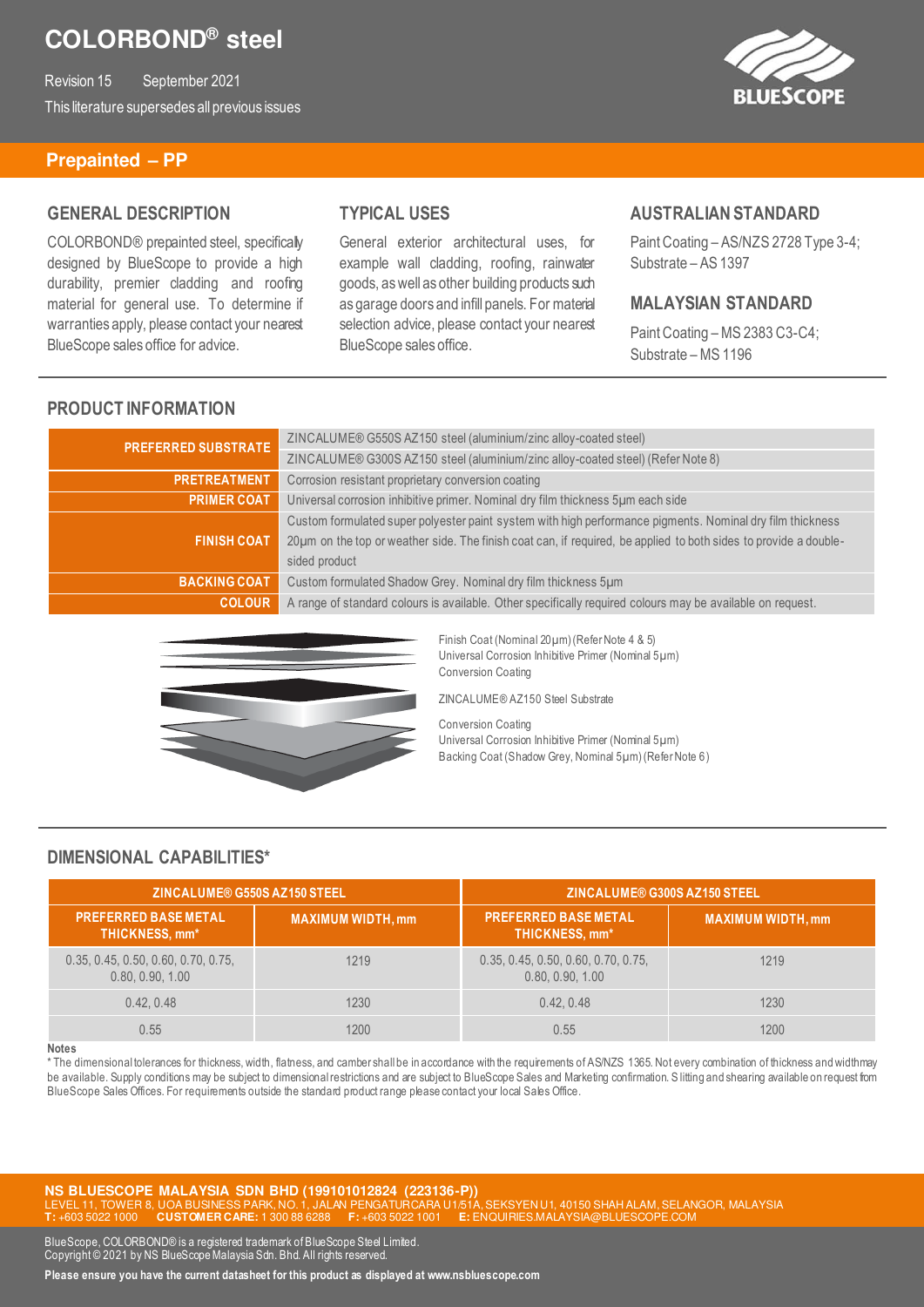Revision 15 September 2021 This literature supersedes all previous issues



### **Prepainted – PP**

### **RESISTANCE TO DIRT STAINING**

The change in appearance of normal coil-coated products due to weathering is expected to be minimal within one year of installation. Yet, the overall appearance change can be obvious in some environments, not as a result of changes in the paint system itself, but as a result of severe dirt pick-up which causes darkening of its surface. These effects are more pronounced on light colours than on dark colours. In some instances, atmospheric dit can become engrained into the surface of the paint, causing dirt staining which is difficult to remove.

**COLORBOND® steel** (with Clean Technology), can **resist dirt pick-up** and more importantly, **RESISTDIRT STAINING.** 

A weathering test has been conducted where the appearance changes of normal coil-coated products and COLORBOND® steel (with Clean Technology) is monitored. The samples were placed in environments where atmospheric dirt is known to cause dirt staining problems. The Clean Technology shows clear benefits over normal coil-coated products after one year of exposure to rainfall where there's no cleaning conducted, as shown in TABLE 1 below.

#### TABLE 1 – Quantitative comparison of colour appearance change after 12 months sample exposure.

|                           | TYPICAL APPEARANCE CHANGE (AL UNITS CIELAB 2000) |                                                           |  |
|---------------------------|--------------------------------------------------|-----------------------------------------------------------|--|
| <b>COLOUR SHADE</b>       | NORMAL COIL-COATED PRODUCTS                      | <b>COLORBOND® STEEL (WITH CLEAN</b><br><b>TECHNOLOGY)</b> |  |
| Light (e.g. Off White)    | $-20$ to $-10$                                   | -4                                                        |  |
| Intermediate (e.g. Beige) | $-10$ to $-5$                                    | $-5$                                                      |  |

## **EXPECTED PRODUCT SERVICE PERFORMANCE**

The appearance of COLORBOND® steel and other coil-coated products can change over time on exterior weathering not only due to dirt pick-up but also to changes in the paint system itself and resulting in gloss loss and fading of pigmentation. Colour change, which is largely due to changes in pigmentation will depend on the colour shade chosen. It is measured using a spectrophotometer, according to ASTM D2244 on surfaces thoroughly cleaned of dirt, oxidised film and foreign contaminants. The typical appearance changes of standard COLORBOND® steel colours in normal environments after 12 years of service are given in TABLE 2.

TABLE 2 – Expected colour change after 12 years in natural well washed exposure (AS/NZS 1580.457.1 & ASTM D2244).

| <b>COLOUR SHADE</b>       | <b>TYPICAL APPEARANCE CHANGE (ΔΕ UNITS CIELAB 2000)</b> |
|---------------------------|---------------------------------------------------------|
| Light (e.g. Off White)    | ≤ 4                                                     |
| Intermediate (e.g. Beige) | $\leq 6$                                                |
| Dark (e.g. Autumn Red)    | $\leq 10$                                               |
| <b>Notes</b>              |                                                         |

Refer Note 9 & 10

# **ATTRIBUTES TESTED DURING MANUFACTURE**

| <b>PROPERTY</b>            | <b>TEST &amp; EVALUATION METHOD(S)</b> | <b>RESULTS</b>            |
|----------------------------|----------------------------------------|---------------------------|
| <b>Specular Gloss</b>      |                                        |                           |
| Specular Gloss at 60°meter | AS/NZS 1580.602.2; ASTM D523           | Nominal $25 \pm 10$ units |
| <b>Adhesion</b>            |                                        |                           |
| Reverse Impact             | AS/NZS 2728 (Appendix E)               | $\geq$ 10 joules          |
| T-bend                     | AS/NZS 2728 (Appendix F)               | Maximum 6T. Refer Note 7  |
| <b>Hardness</b>            |                                        |                           |
| Pencil                     | AS/NZS 1580.405.1                      | HB or harder              |

**NS BLUESCOPE MALAYSIA SDN BHD (199101012824 (223136-P))**  40150 SHAH ALAM, SELANGOR, MALAYSIA **T:** +603 5022 1000 **CUSTOMER CARE:** 1 300 88 6288 **F:** +603 5022 1001 **E:** ENQUIRIES.MALAYSIA@BLUESCOPE.COM

BlueScope, COLORBOND® is a registered trademark of BlueScope Steel Limited. Copyright © 2021 by NS BlueScope Malaysia Sdn. Bhd. All rights reserved.

**Please ensure you have the current datasheet for this product as displayed at www.nsbluescope.com**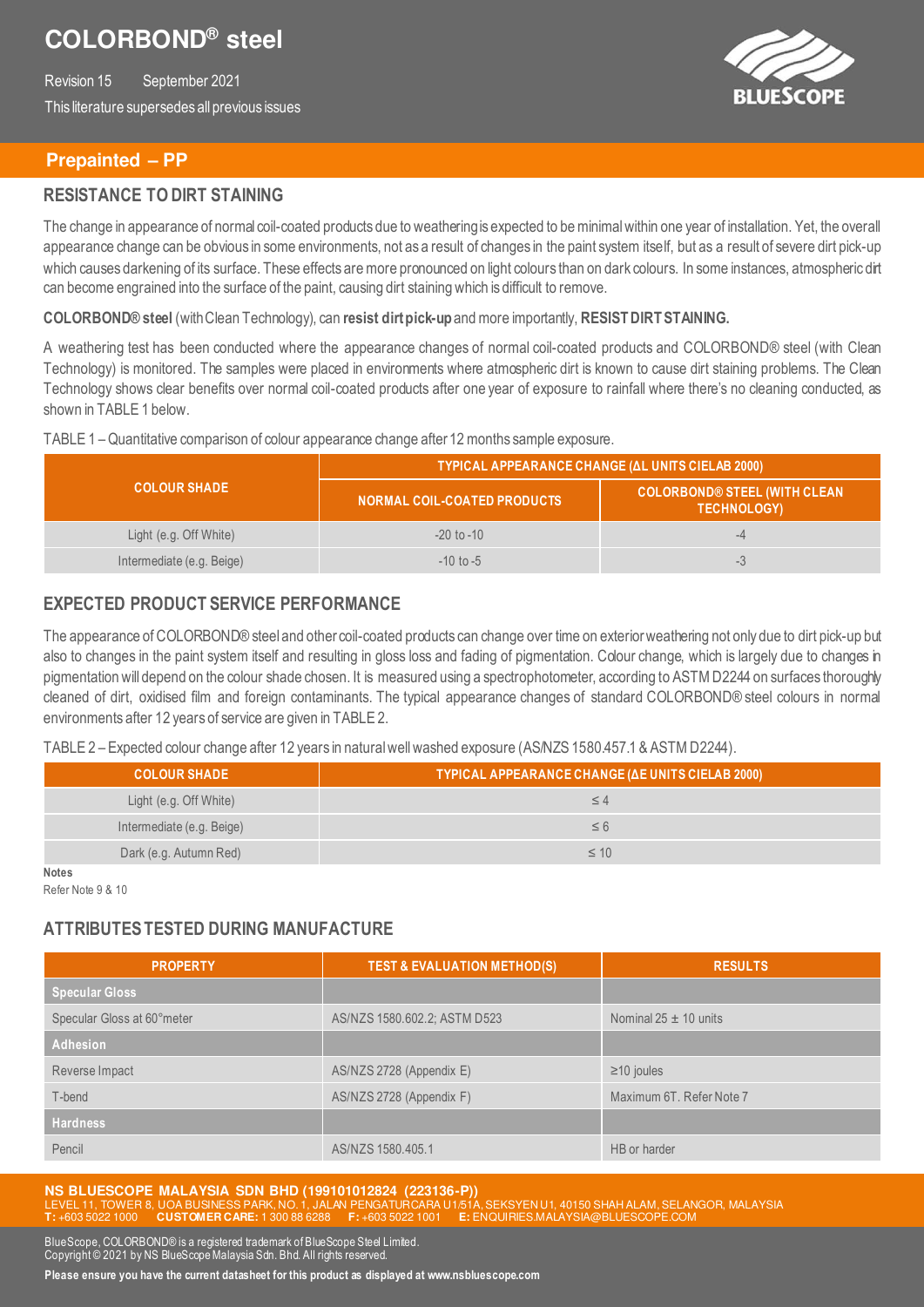Revision 15 September 2021 This literature supersedes all previous issues



#### **Prepainted – PP**

#### **PRODUCT ATTRIBUTES**

| <b>PROPERTY</b>                                                                                  | <b>TEST &amp; EVALUATION METHOD(S)</b>                                                                                            | <b>RESULTS</b>                                                                                                                                                                                                           |
|--------------------------------------------------------------------------------------------------|-----------------------------------------------------------------------------------------------------------------------------------|--------------------------------------------------------------------------------------------------------------------------------------------------------------------------------------------------------------------------|
| <b>Resistance to Abrasion</b>                                                                    |                                                                                                                                   |                                                                                                                                                                                                                          |
| Scratch                                                                                          | AS 2331.4.7                                                                                                                       | Typically 1500g                                                                                                                                                                                                          |
| <b>Flexibility</b>                                                                               |                                                                                                                                   |                                                                                                                                                                                                                          |
| T-bend                                                                                           | ASTM D4145                                                                                                                        | Maximum 10T (no cracking). Refer Note 7                                                                                                                                                                                  |
| <b>Adhesion</b>                                                                                  |                                                                                                                                   |                                                                                                                                                                                                                          |
| Natural well washed exposure (15 years)                                                          | AS/NZS 1580.457.1; AS/NZS 1580.481.1.10                                                                                           | No flaking or peeling. Refer Notes 9 & 10                                                                                                                                                                                |
| <b>Resistance to Humidity</b>                                                                    |                                                                                                                                   |                                                                                                                                                                                                                          |
| Cleveland (500 hours)                                                                            | ASTM D4585; AS/NZS 1580.481.1.9 (Blisters);<br>AS 1580.408.4 (Adhesion); AS 1580.481.3<br>(Undercutting, Corrosion)               | Blister density: ≤3. Blister size: ≤S2. Undercut at<br>scribed lines: ≤2mm. No loss of adhesion or<br>corrosion of base metal.                                                                                           |
| <b>Resistance to Corrosion</b>                                                                   |                                                                                                                                   |                                                                                                                                                                                                                          |
| Cyclic corrosion (2000 hours)                                                                    | AS/NZS 2728 (Appendix I), AS/NZS 1580.481.1.9<br>(Blisters); AS 1580.408.4 (Adhesion); AS<br>1580.481.3 (Undercutting, Corrosion) | Blister density: ≤2. Blister size: ≤S2. Undercut at<br>scribed lines: ≤1mm. No loss of adhesion or<br>corrosion. Refer Note 2                                                                                            |
| <b>Resistance to Colour Change</b>                                                               |                                                                                                                                   |                                                                                                                                                                                                                          |
| <b>QUV (2000 hours)</b>                                                                          | ASTM G154 & ASTM D2244 (Colour)                                                                                                   | ∆E CIELAB 2000: Intermediate colour: ≤5 units                                                                                                                                                                            |
| <b>Resistance to Chalking</b>                                                                    |                                                                                                                                   |                                                                                                                                                                                                                          |
| Natural well washed exposure (10 years)                                                          | AS/NZS 1580.457.1 & AS/NZS 1580.481.1.11<br>(Chalk Method B)                                                                      | Chalk Rating: ≤4. Refer Notes 9 & 10                                                                                                                                                                                     |
| QUV (2000 hours)                                                                                 | ASTM G154 & AS/NZS 1580.481.1.11 (Chalk<br>Method B)                                                                              | Chalk Rating: ≤4                                                                                                                                                                                                         |
| Resistance to Solvents, Acids, Alkalis                                                           |                                                                                                                                   |                                                                                                                                                                                                                          |
| Exposure                                                                                         | ASTM D1308 (3.1.1) & ASTM D2244 (Colour);<br>AS/NZS 1580.481.1.9 (Blisters)                                                       | No discoloration or blistering. Refer Notes 2, 9 &<br>11                                                                                                                                                                 |
| <b>Resistance to Heat</b>                                                                        |                                                                                                                                   |                                                                                                                                                                                                                          |
| Exposure 100°C continuous (500 hours)                                                            | ASTM D2244 (Colour)                                                                                                               | Colour change ∆E CIELAB 2000: ≤3 units                                                                                                                                                                                   |
| <b>Fire Hazard Properties</b>                                                                    |                                                                                                                                   |                                                                                                                                                                                                                          |
| Simultaneous determination of ignitability, flame<br>propagation, heat release and smoke release | AS/NZS 1530.3 (Ignitability index; Spread of flame<br>index; Heat evolved index; Smoke developed<br>index)                        | Ignitability index: 0 rating in scale of $0 - 20$ ;<br>Spread of flame index: 0 rating in scale of $0 - 10$ ;<br>Heat evolved index: 0 rating in scale of 0 -10;<br>Smoke evolved index: 2 rating in scale of $0 - 10$ . |
| Fire classification                                                                              | BS 476-6 (Fire propagation); BS 476-7 (Surface<br>spread of flame)                                                                | Fire propagation index, $1 < 12$ ; sub-index, i $1 < 6$ ;<br>Surface spread of flame: Class 1.<br>Classification: Class O.                                                                                               |

**NS BLUESCOPE MALAYSIA SDN BHD (199101012824 (223136-P))**<br>LEVEL 11, TOWER 8, UOA BUSINESS PARK, NO. 1, JALAN PENGATURCARA U1/51A, SEKSYEN U1, 40150 SHAH ALAM, SELANGOR, MALAYSIA **T:** +603 5022 1000 **CUSTOMER CARE:** 1 300 88 6288 **F:** +603 5022 1001 **E:** ENQUIRIES.MALAYSIA@BLUESCOPE.COM

BlueScope, COLORBOND® is a registered trademark of BlueScope Steel Limited. Copyright © 2021 by NS BlueScope Malaysia Sdn. Bhd. All rights reserved.

**Please ensure you have the current datasheet for this product as displayed at www.nsbluescope.com**